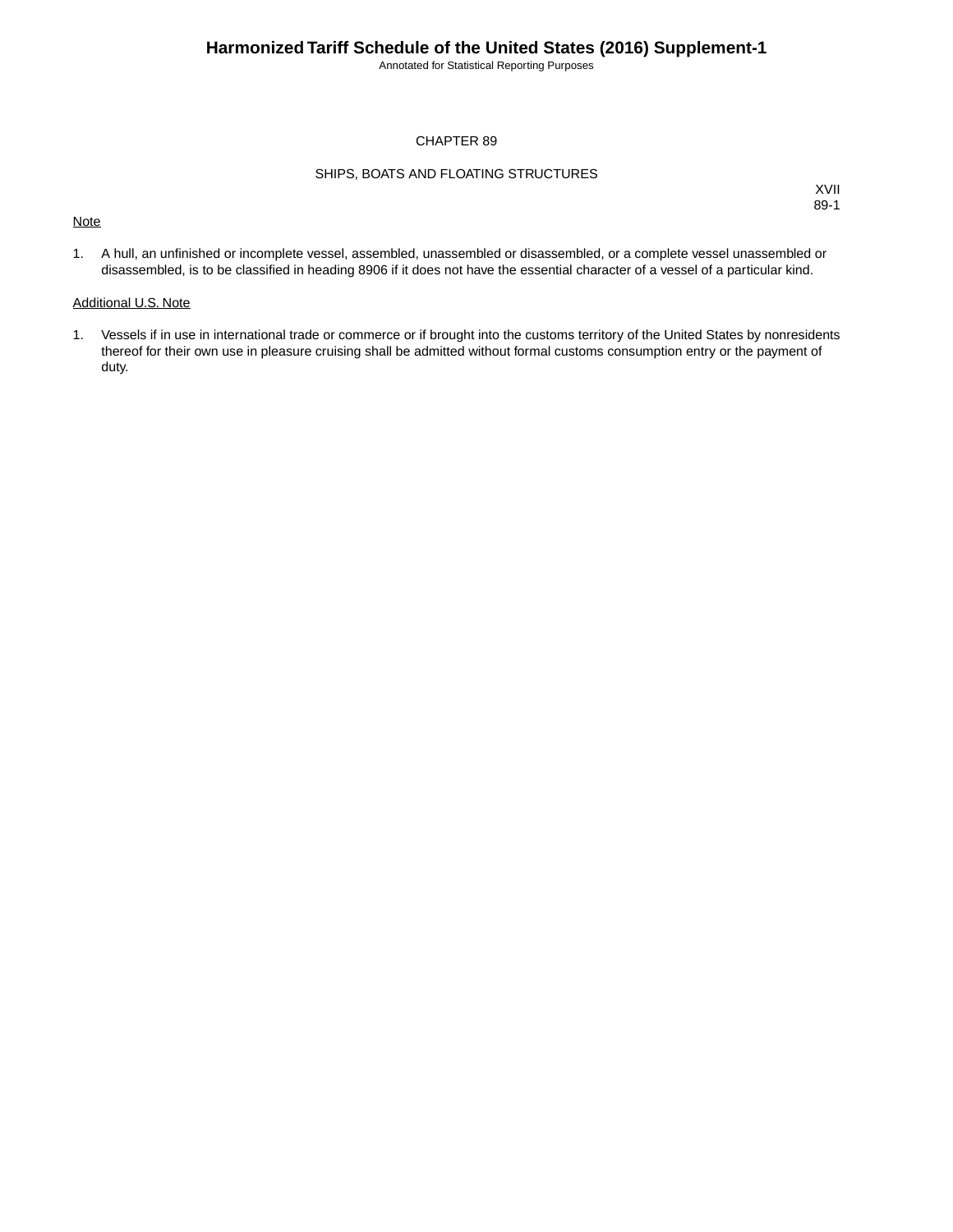# **Harmonized Tariff Schedule of the United States (2016) Supplement-1**

Annotated for Statistical Reporting Purposes

| Heading/              | Stat.       |                                                                                                                                                                                                                                                      | Unit           |         | Rates of Duty                                                                         |                |  |
|-----------------------|-------------|------------------------------------------------------------------------------------------------------------------------------------------------------------------------------------------------------------------------------------------------------|----------------|---------|---------------------------------------------------------------------------------------|----------------|--|
| Subheading            | Suf-<br>fix | Article Description                                                                                                                                                                                                                                  | of<br>Quantity | General | 1<br>Special                                                                          | $\overline{2}$ |  |
| 8901<br>8901.10.00 00 |             | Cruise ships, excursion boats, ferry boats, cargo ships, barges<br>and similar vessels for the transport of persons or goods:<br>Cruise ships, excursion boats and similar vessels<br>principally designed for the transport of persons; ferry boats | No Free        |         |                                                                                       | Free           |  |
| 8901.20.00 00         |             |                                                                                                                                                                                                                                                      | No Free        |         |                                                                                       | Free           |  |
| 8901.30.00 00         |             | Refrigerated vessels, other than those of subheading                                                                                                                                                                                                 | No Free        |         |                                                                                       | Free           |  |
| 8901.90.00 00         |             | Other vessels for the transport of goods and other vessels                                                                                                                                                                                           |                |         |                                                                                       | Free           |  |
|                       |             | 8902.00.00   00   Fishing vessels; factory ships and other vessels for processing                                                                                                                                                                    |                |         |                                                                                       | Free           |  |
| 8903                  |             | Yachts and other vessels for pleasure or sports; row boats and<br>canoes:                                                                                                                                                                            |                |         |                                                                                       |                |  |
| 8903.10.00            |             |                                                                                                                                                                                                                                                      |                | 2.4%    | Free (A, AU, BH,<br>CA, CL, CO, D, E,<br>IL, JO, KR, MA,<br>MX, OM, P, PA,<br>PE, SG) | 25%            |  |
|                       | 15          | Valued over \$500:                                                                                                                                                                                                                                   |                |         |                                                                                       |                |  |
|                       | 45          |                                                                                                                                                                                                                                                      |                |         |                                                                                       |                |  |
|                       | 60          |                                                                                                                                                                                                                                                      |                |         |                                                                                       |                |  |
|                       |             |                                                                                                                                                                                                                                                      |                |         |                                                                                       |                |  |

XVII 89-2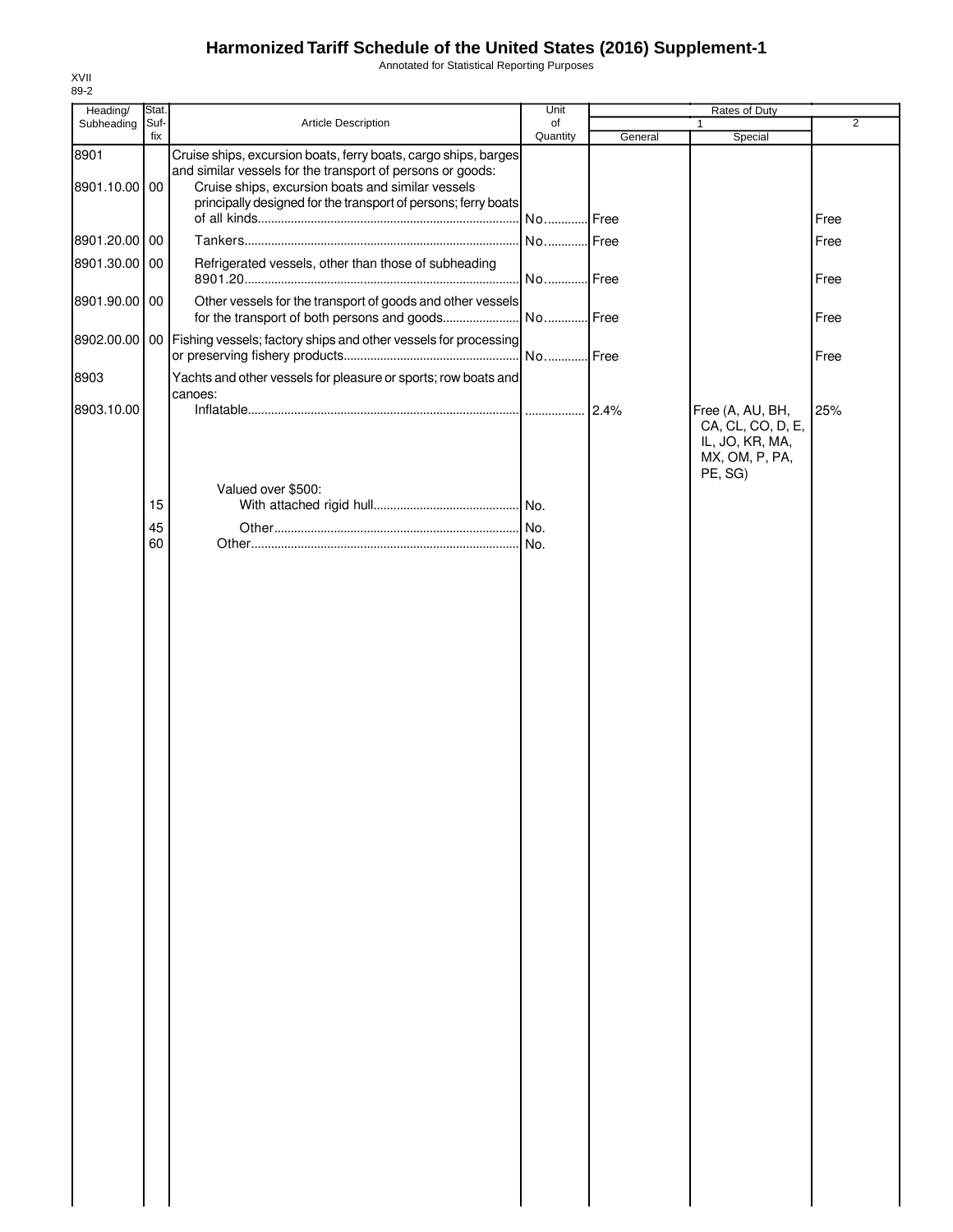## **Harmonized Tariff Schedule of the United States (2016) Supplement-1**

Annotated for Statistical Reporting Purposes

| Heading/      | Stat.                      |                                                                                                                    | Unit           |         | Rates of Duty                                                                                    |                |
|---------------|----------------------------|--------------------------------------------------------------------------------------------------------------------|----------------|---------|--------------------------------------------------------------------------------------------------|----------------|
| Subheading    | Suf-<br>fix                | <b>Article Description</b>                                                                                         | of<br>Quantity | General | Special                                                                                          | $\overline{2}$ |
| 8903 (con.)   |                            | Yachts and other vessels for pleasure or sports; row boats and<br>canoes: (con.)                                   |                |         |                                                                                                  |                |
| 8903.91.00    |                            | Other:                                                                                                             |                |         | Free (A, AU, BH,<br>CA, CL, CO, D, E,<br>IL, JO, KR, MA,<br>MX, OM, P, PA,<br>PE, SG)            | 30%            |
|               | 25<br>35<br>45             | With auxiliary motor:<br>Other:                                                                                    |                |         |                                                                                                  |                |
|               | 60<br>75                   | Exceeding 4 but not exceeding 6.5 m in<br>Exceeding 6.5 m but not exceeding 9.2 m in                               |                |         |                                                                                                  |                |
| 8903.92.00    | 85                         |                                                                                                                    |                |         | Free (A, AU, BH,<br>CA, CL, CO, D, E,<br>IL, JO, KR, MA,                                         | 30%            |
|               | 15                         | Inboard/outdrive:                                                                                                  |                |         | MX, OM, P, PA,<br>PE, SG)                                                                        |                |
|               | 30                         | Exceeding 6.5 m in length:                                                                                         | .l No.         |         |                                                                                                  |                |
|               | 35<br>50                   | Other:                                                                                                             |                |         |                                                                                                  |                |
|               | 65                         | Exceeding 8 m in length:                                                                                           |                |         |                                                                                                  |                |
| 8903.99       | 70                         | Other:<br>Row boats and canoes which are not of a type<br>designed to be principally used with motors or<br>sails: | .I No.         |         |                                                                                                  |                |
| 8903.99.05 00 |                            | Canoes.                                                                                                            | No.            | Free    |                                                                                                  | 35%            |
| 8903.99.15 00 |                            |                                                                                                                    |                |         | Free (A, AU, BH,<br>CA, CL, CO, D, E,<br>IL, JO, KR, MA,<br>MX, OM, P, PA,                       | 45%            |
| 8903.99.20    |                            |                                                                                                                    |                |         | PE, SG)<br>Free (A, AU, BH,<br>CA, CL, CO, D, E,<br>IL, JO, KR, MA,<br>MX, OM, P, PA,<br>PE, SG) | 30%            |
|               | 15<br>30<br>45<br>60<br>75 | With hulls of metal:<br>With hulls of reinforced plastics:                                                         | No.            |         |                                                                                                  |                |
| 8903.99.90    | 00                         |                                                                                                                    |                | 1%      | Free (A, AU, BH,<br>CA, CL, CO, D, E,<br>IL, JO, KR, MA,<br>MX, OM, P, PA,<br>PE, SG)            | 30%            |
|               |                            |                                                                                                                    |                |         |                                                                                                  |                |

XVII 89-3